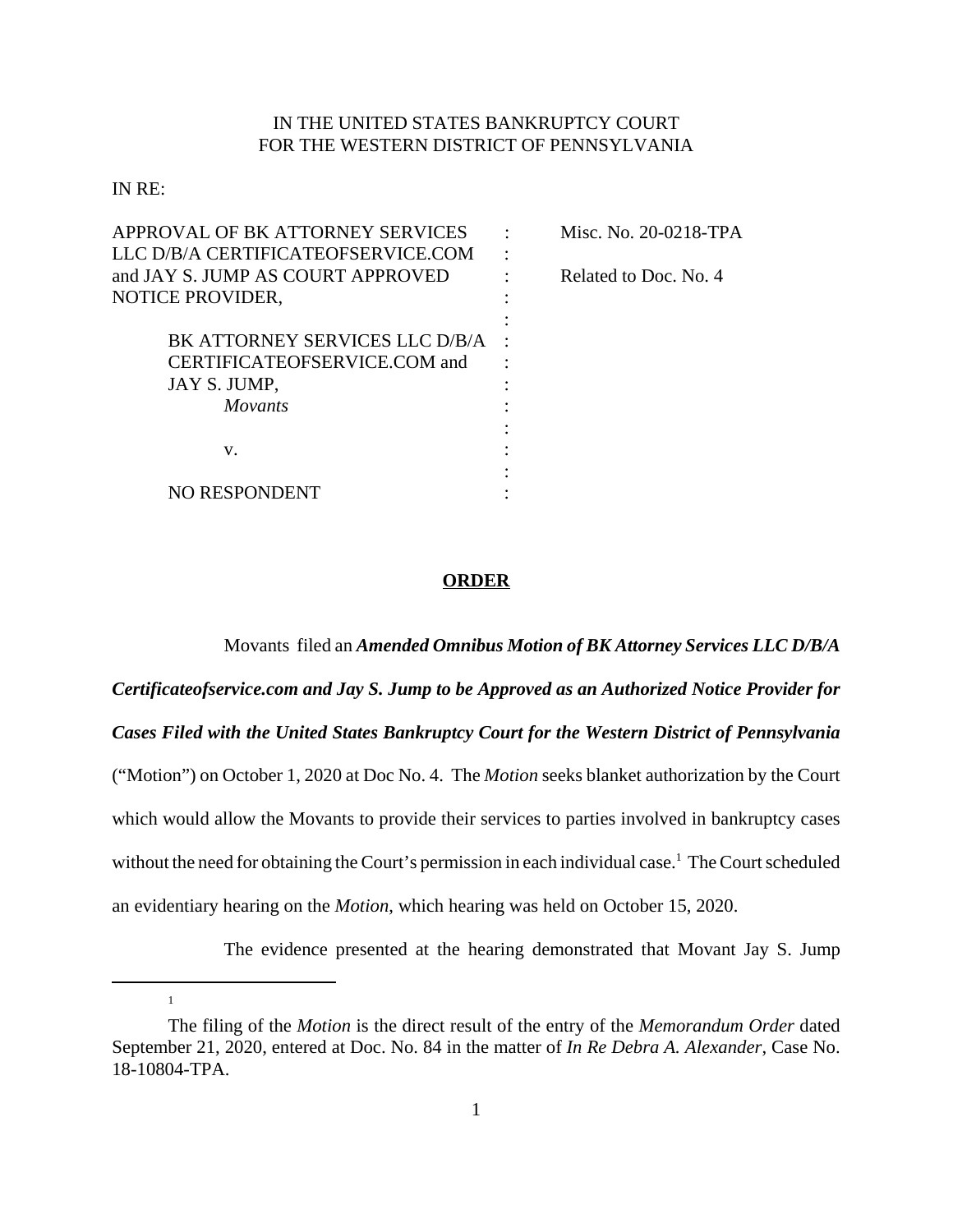("Jump") is a licensed attorney from the State of Washington who formerly had an extensive consumer bankruptcy practice for many years. During the course of that practice, Jump became frustrated at the time and inconvenience involved when mass mailings had to be made in one of his cases in order to effect proper service. He investigated as to whether there was anyone who might offer a noticing service to relieve him of that burden. Finding no such service available, and sensing that there might be a business opportunity available because of an unmet need, Jump created movant BK Attorney Services, LLC d/b/a certificateofservice.com ("BK").

BK was created in 2005. Jump testified that BK was patterned after the Bankruptcy Noticing Center, the entity used by the Court to serve many orders or other documents that must be mailed to parties in the course of a bankruptcy case. BK was designed to provide a similar service for the other, non-court, participants in the bankruptcy process.

The way BK works is fairly simple. An attorney or bankruptcy trustee who has a document that needs to be served can upload the document to the BK website, either with specific mailing instructions or relying on the mailing matrix filed in the case. BK prepares the document for service, prints out the necessary copies and envelopes for service, stuffs the envelopes, and delivers them to the United States Postal Service (USPS") with the proper postage for first class mail delivery. Once that has been done BK supplies the attorney or trustee with a certificate of service which can be filed in the bankruptcy court. The current cost for this service is \$.15 per page for the printing plus the cost of the postage. There are no contractual commitments involved; BK customers can use the service or not as they choose.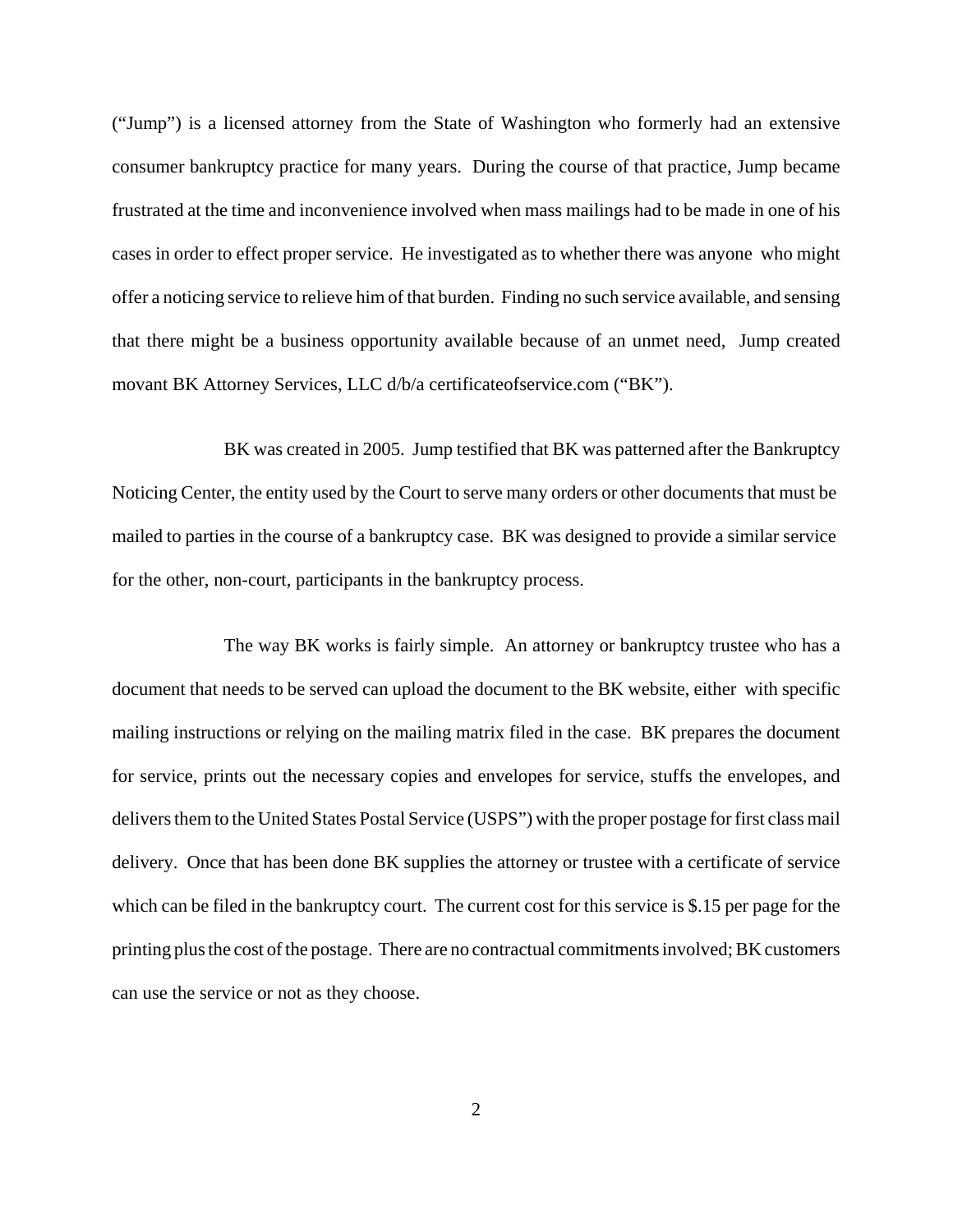The Court had some concerns about the accuracy and reliability of the BK mailing services, but those were allayed by Jump's testimony. He described the process used by BK in some detail and it is clear that it has a number of features built into it to help ensure that documents entrusted to BK are properly introduced into the USPS mail stream. These include a "tracking number" placed on each envelope processed by BK which allows it to know which customer and case the envelope belongs to and an "intelligent mail barcode" which can track the envelope up to the point where it has been received by the USPS letter carrier who will be making the delivery. Jump also described the automated machines that are used by BK to process the mailings and explained the strict USPS certification process which they must meet. The end result is a system that is 99.7% error free.

In addition to Jump's testimony, the Movants also provided the testimony of three attorneys who have used the services of BK, two attorneys from within this district and one from Kansas. All of these attorneys were strongly supportive of BK, testifying that it has relieved them from the very burdensome task of mailing notices, and done so at an economical cost and with excellent reliability. From its own experience the Court is well aware of the amount of work that can be involved in processing a large bankruptcy-related mailing, particularly for an attorney or trustee operating on a solo basis, or with only a small staff. The Court found the testimony from the three attorneys to be compelling and persuasive.

Additionally, it should be noted that both the United States Trustee and the Chapter 13 Trustee were notified of the *Motion* and the evidentiary hearing and neither filed any response in opposition to the requested relief or appeared at the hearing.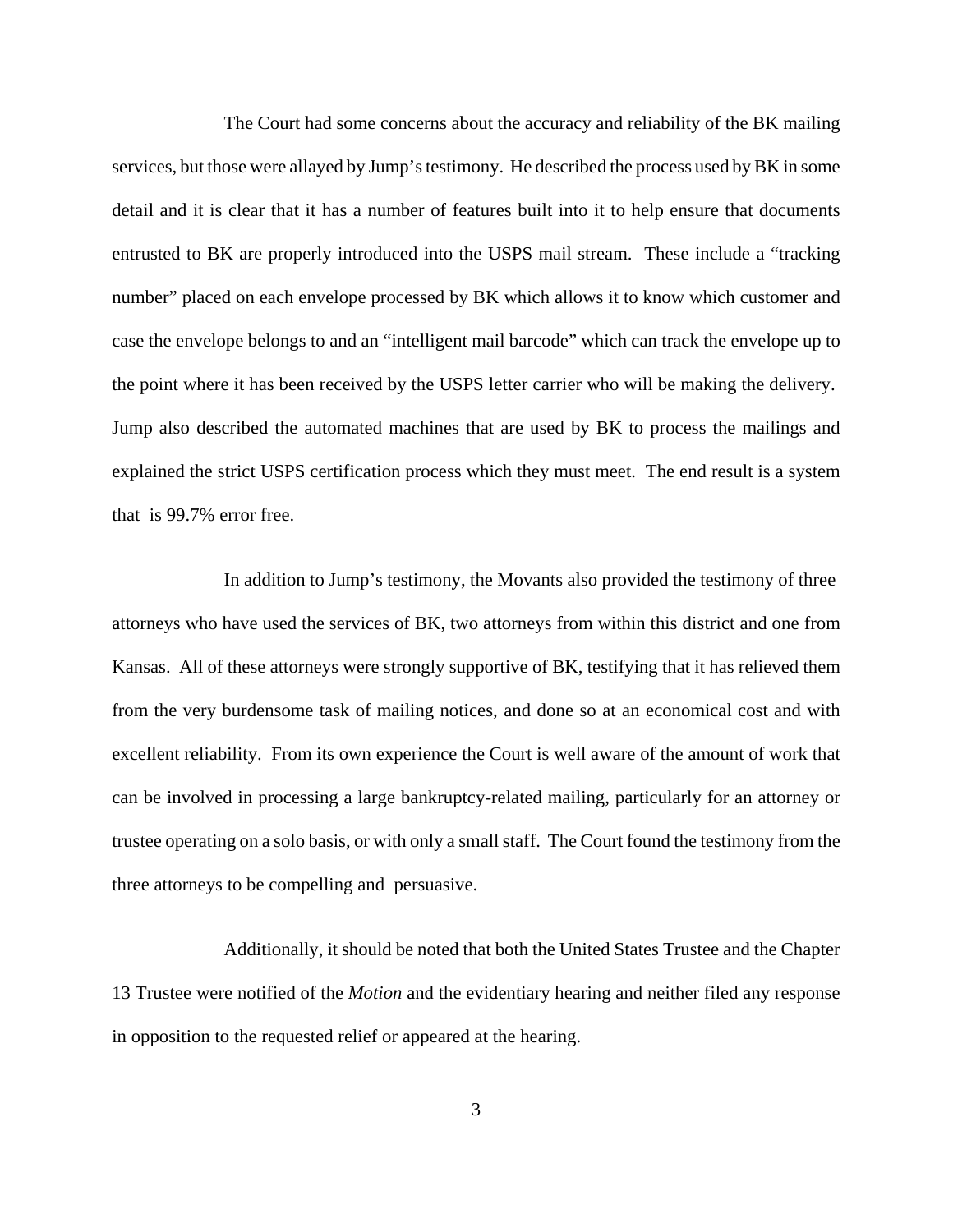To sum up, the Court finds that the Movants have sufficiently demonstrated that they provide a valuable and reliable service which should be available as an option for use by bankruptcy practitioners. For the foregoing reasons, the Court will grant the *Motion*.

*AND NOW*, this *19th* day of *October, 2020*, for the reasons stated above, it is *ORDERED, ADJUDGED* and *DECREED* that the *Motion* is *GRANTED*, as follows:

(1) Pursuant to *Fed.R.Bankr.P. 2002(g)(4),* Movants are approved as an authorized notice provider in this Court and may provide such services as are requested by any parties in any case under Chapters 7, 12, or 13 filed in the United States Bankruptcy Court for the Western District of Pennsylvania without the need to obtain prior approval from the Court, and any such mail service made by Movants shall be deemed to have been made by or on behalf of the requesting party.

(2) Paragraph 1 notwithstanding, Movants are not permitted to provide any services in any Chapter 9, 11, or 15 case filed in this Court without prior approval of the Court.

(3) The prohibition and/or injunction entered against the Movants by Memorandum Order filed at Doc. No. 84 in the case of *Debra A. Alexander*, Case No. 18-10804-TPA is hereby rescinded and/or dissolved, and a copy of this Order shall be placed on the docket of that case.